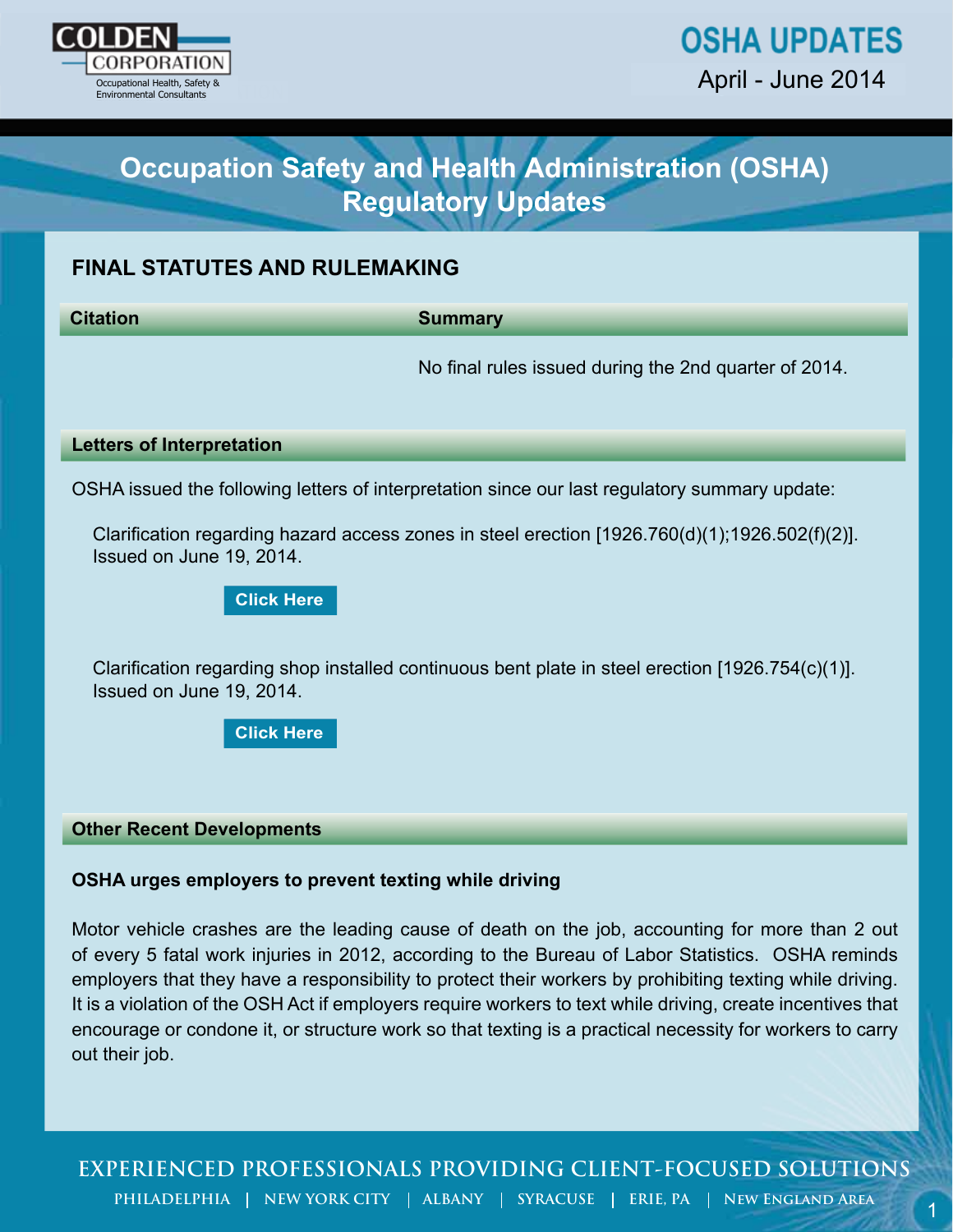

2

# **New "We Can Do This" video explains the value of Injury and Illness Prevention Programs**

"We Can Do This!" is a new seven-minute video developed by OSHA that explains how injury and illness prevention programs enhance workplace safety and health. An injury and illness prevention program is a systematic process that employers can use to find and fix workplace hazards before workers get hurt. Instituting these programs helps transform workplace culture and can lead to higher productivity, reduced turnover, reduced costs and greater worker satisfaction. The video can be viewed at:

## **[Click Here](https://www.osha.gov/dsg/topics/safetyhealth/i2p2video.html)**

# **OSHA launches annual summer campaign to prevent heat-related illnesses**

OSHA announced the launch of its annual campaign to prevent heat illness in outdoor workers. For the fourth consecutive year, OSHA's campaign aims to raise awareness and educate workers and employers about the serious hazards of working in hot weather and provide resources and guidance to address these hazards. "Heat-related illnesses can be fatal, and employers are responsible for keeping workers safe," said U.S. Secretary of Labor Thomas E. Perez. "Employers can take a few easy steps to save lives, including scheduling frequent water breaks, providing shade and allowing ample time to rest." In 2012, there were 31 heat-related worker deaths and 4,120 heat-related worker illnesses. Heat illness disproportionately affects those who have not built up a tolerance to heat, and it is especially important for employers to allow new and temporary workers time to acclimate. Information and resources for employers are available on the OSHA website at:

### **[Click Here](https://www.osha.gov/SLTC/heatillness/index.html)**

#### **New educational resources available to protect workers from falls**

New and updated materials for OSHA's Fall Prevention campaign are now available. OSHA's Fall Prevention Training Guide includes lesson plans, or toolbox talks to help employers protect workers from fall hazards on the job. The training guide is available at: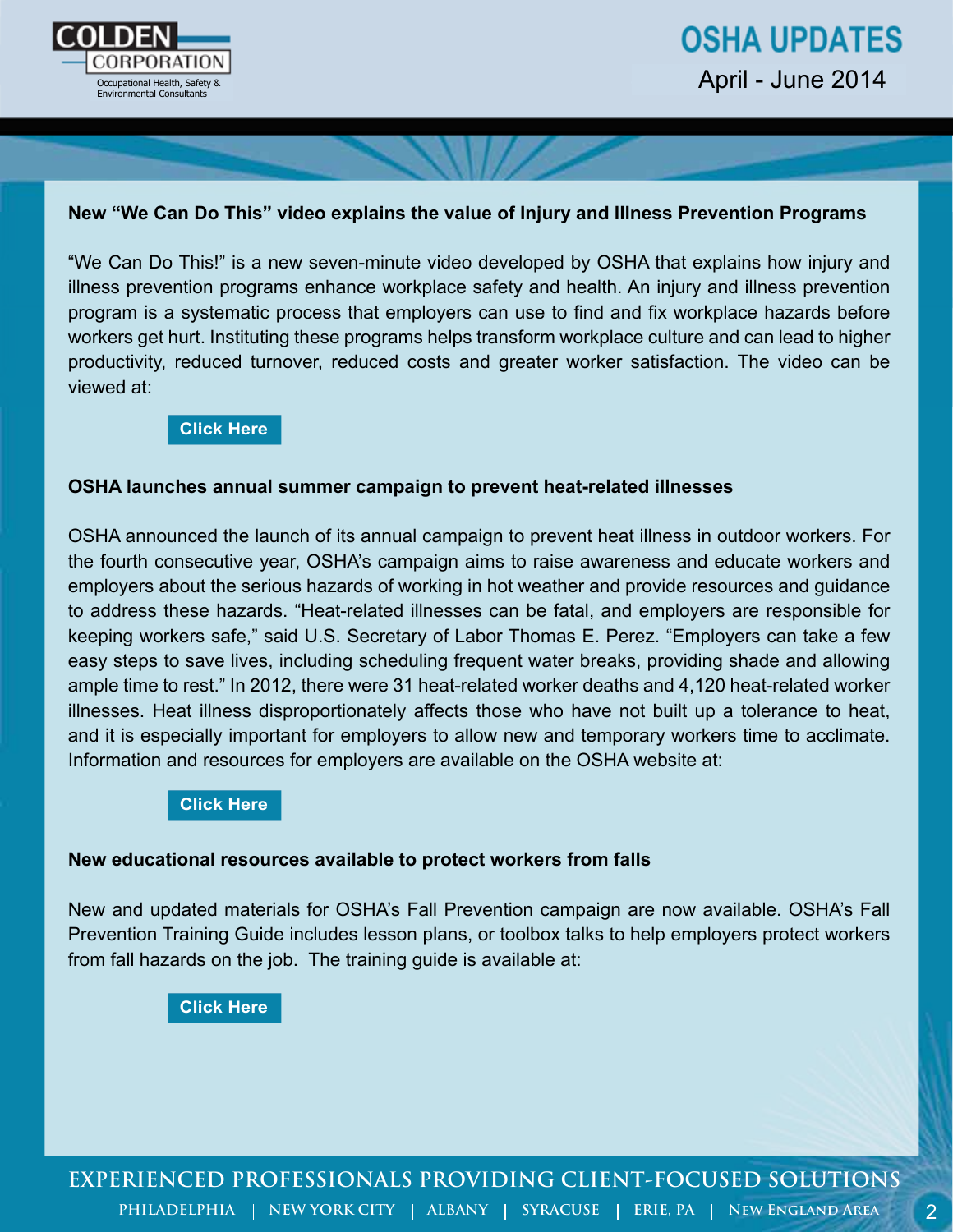

# **OSHA UPDATES** April - June 2014

3

# **New interactive training tool highlights hazard identification**

OSHA announced a new interactive web-tool that will help small businesses identify and correct hazards in the workplace. The tool allows employers and workers to explore how to identify workplace hazards in the manufacturing and construction industries, and address them with practical and effective solutions. "Hazard identification is a critical part of creating an injury and illness prevention program that will keep workers safe and healthy on the job," said Assistant Secretary of Labor for Occupational Safety and Health Dr. David Michaels. "This new tool not only educates employers about how to take control of their workplaces and protect workers, it also demonstrates that following well-established safety practices is also good for the bottom line." The hazard identification training tool can be found on OSHA's website at:

## **[Click Here](https://www.osha.gov/hazfinder/)**

### **Vital safety precautions for tree care workers described in new hazard bulletin**

The tree care industry can be very hazardous, exposing workers to falls and falling objects, as well as transportation, electrocution and crushing hazards. A new OSHA hazard bulletin on tree care work is the first in a series of guidance materials for employers about the dangers to workers. The bulletin describes two recent fatal incidents involving tree trimmers, identifying the hazards that contributed to their deaths and informing employers of necessary safety measures. In one incident, a tree care worker on the ground was struck and killed by a falling tree limb because his employer had not educated him about staying out of the drop zone. In another incident, a worker fell 65 feet when the trunk of the tree he was working on snapped in half. The bulletin is available at: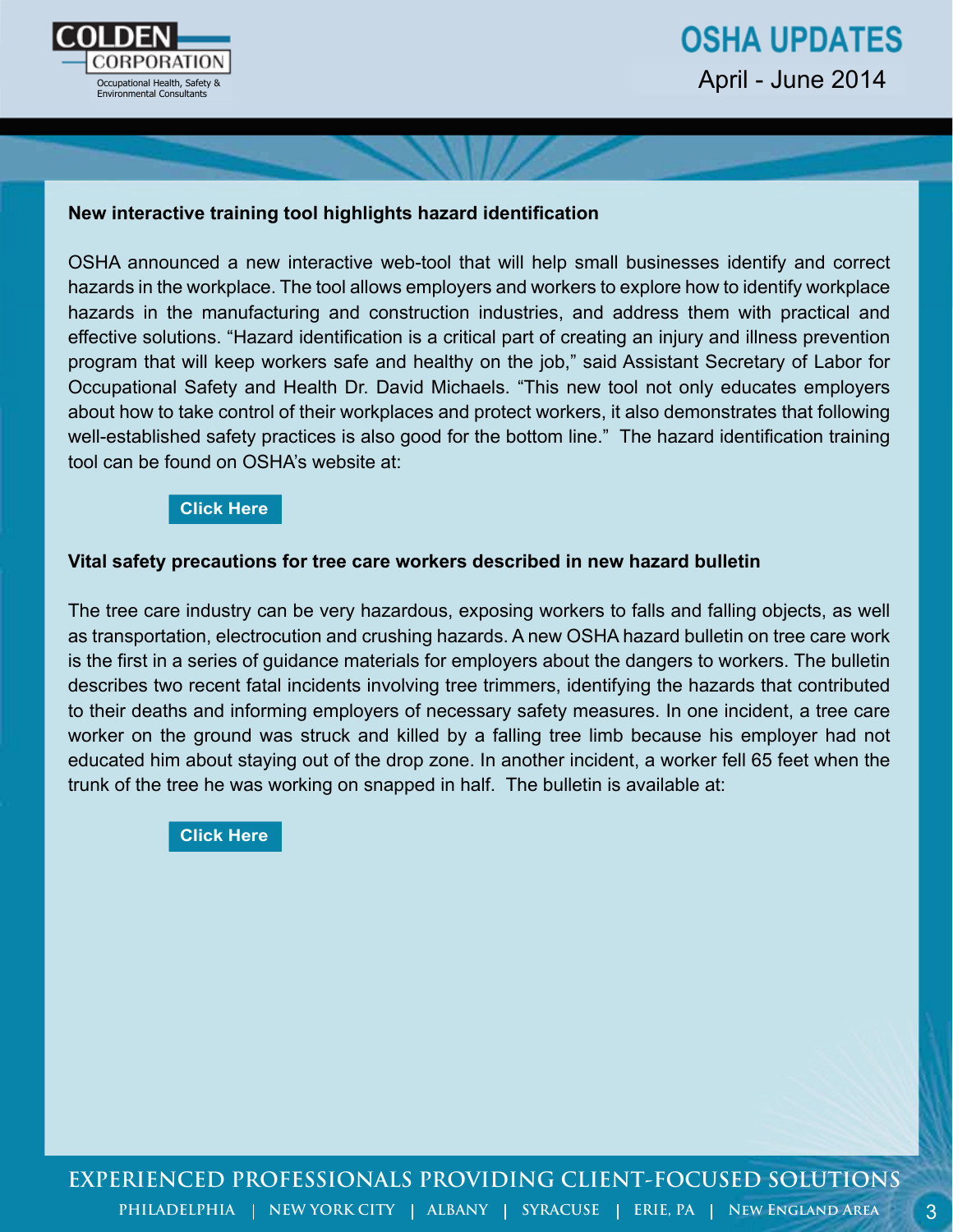

# **OSHA UPDATES** April - June 2014

### **Young worker outreach aims to increase awareness of workplace hazards and rights**

Workers under the age of 25 are twice as likely to be injured on the job as older workers, and are often unaware of their workplace rights. In 2012, more than 170,000 young workers were injured and 361 were killed. OSHA created its young workers page to help reduce these numbers by providing tailored information and resources on workers' rights and summer job safety. The page has information on hazards common to retail, food service, maintenance and other industries teens are likely to hold jobs. It also has an online poster that can be printed and displayed to educate both teens and employers that all workers have the same rights to a safe and healthful workplace. The young workers page can be viewed at:

#### **[Click Here](https://www.osha.gov/youngworkers/)**

# **Electric Power Generation: Interim enforcement policy issued**

OSHA has implemented an interim enforcement policy for the new final rule on Electric Power Generation, Transmission and Distribution; Electrical Protective Equipment, which becomes effective on July 10, 2014. A memorandum issued to OSHA's regional offices explains the interim policy, which is in effect until October 31, 2014. The policy delays enforcement of most new requirements for employers who are complying with the existing General Industry rule. Additional information is available in the news release available at: